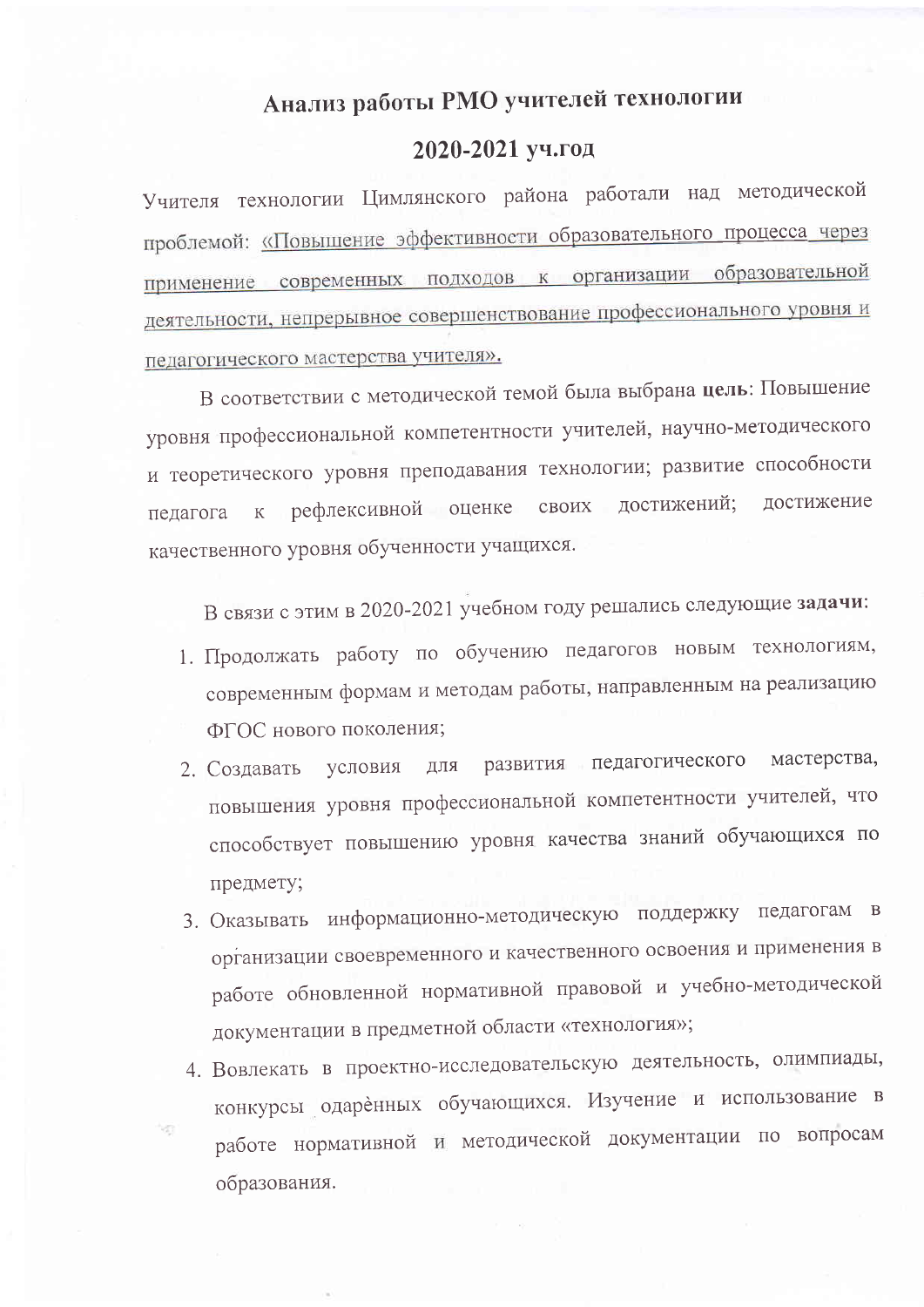- 5. Обобщение передового опыта учителей и внедрение его в практику работы.
- 6. Создание информационной базы о профессиональном самообразовании учителей, стаже работы, о курсах повышения квалификации, др.

Поставленные задачи выполнялись благодаря продуктивной работе всех членов методического объединения. В течение года было проведено 3 заседания МО, одно из которых прошло в форме онлайн. Основные виды деятельности РМО:

- Государственного Федерального внедрению 1. Работа  $\Pi$ <sup>O</sup> Образовательного Стандарта второго поколения:
	- освоение программ соответствующих ФГОС (10-11 классы).
- 2. Создание благоприятных условий для непрерывного образования педагогов и роста их профессиональной компетентности:

- изучение и обсуждение новых документов в области предмета «Технология»,

- участие в вебинарах,

- обучение на курсах КПК (в том числе, дистанционно),
- 3. Оказание практической и методической помощи, в том числе и по созданию электронных образовательных ресурсов.
- 4. Обеспечение учителей технологии профессиональной информацией.
- 5. Творческие отчеты учителей.
- 6. Изучение передового опыта в области педтехнологий по предмету
- 7. Подготовка учащихся и представление их творческих работ для участия в олимпиадах и конкурсах, Онлайн уроках, акциях, выставках, фестивалях:

-Участие во Всероссийской олимпиаде школьников по технологии (организация и проведение школьного и муниципального этапов),

-участие в олимпиаде проекта «Инфоурок»,

- участие в 4 Всероссийской олимпиаде «Потенциал России школьники за предпринимательство»,

- участие в городских, районных, областных и федеральных конкурсах: «Как у нас на Тихом Дону», «Славен Дон», «Креативная елка», «Неопалимая купина», «Сударыня Масленица - 2021».

- участие в выставке ко Дню Победы

樹

- работы РМО учителей технологии посредством 8. Представление конкурсах И публикаций, участия творческих  $\mathbf{B}$ выступлений, фестивалях:
	- выступления на школьных педсоветах,